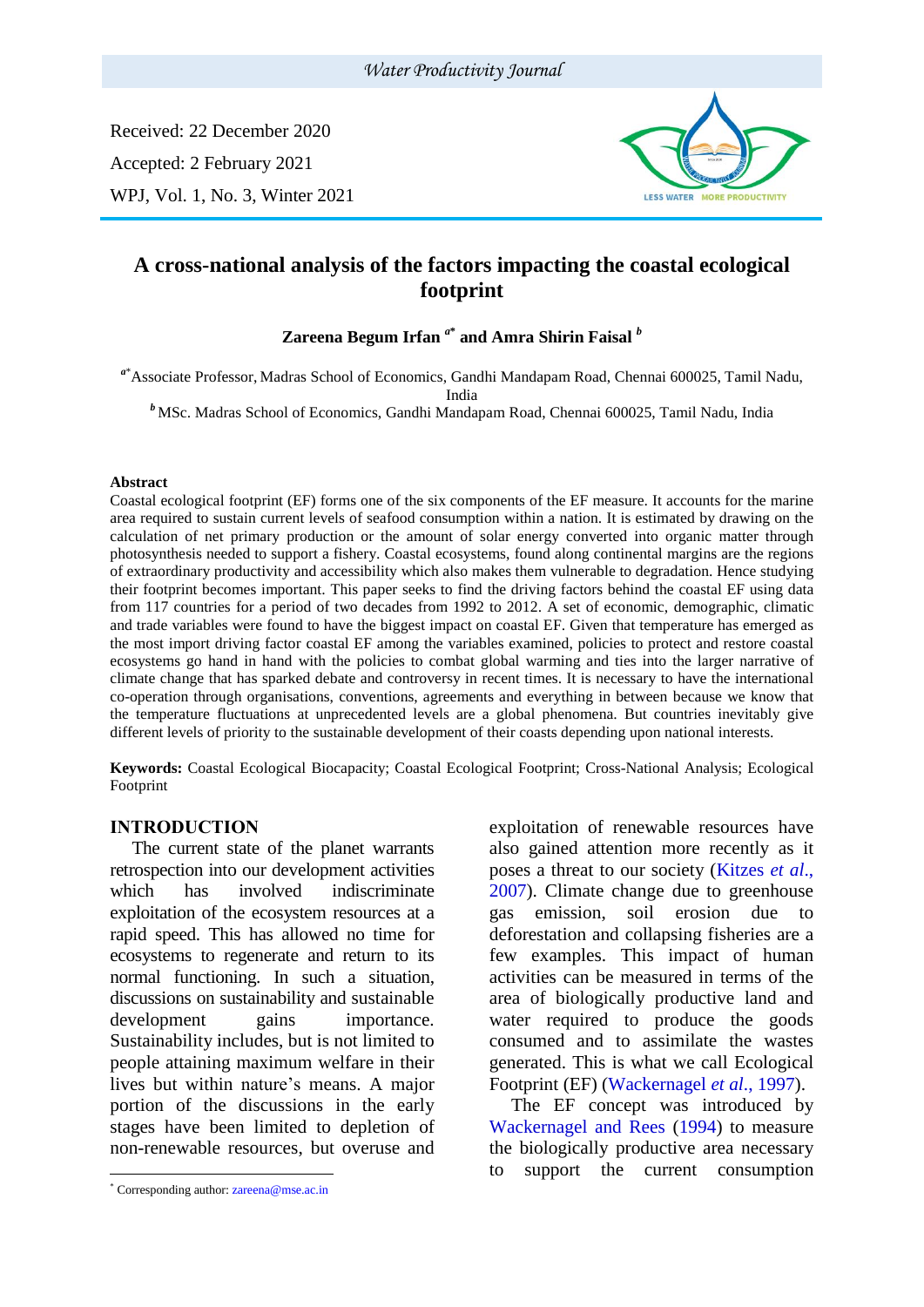patterns, given prevailing technical and economic processes. Later EF was redefined as the measure of the biocapacity fundamental for an economic framework to work, for example the biocapacity ought to have the essential pool of natural resources and it ought to also have the option to absorb the waste produced by the economic framework (Wackernagel and Monfreda, 2004). WWF defines footprint more simply as the amount of the environment necessary to produce the goods and services necessary to support a particular lifestyle.

As countries, organizations and communities have started to recognize the importance of using earth's resources within the range of its productivity, a methodology which addresses the question of how much of nature we use and how much we have, has become a necessity. The EF hence evolved as a science-based methodology that addresses this question by contrasting the ecosystem services utilized every year by mankind with the biosphere's yearly regenerative limit with regards to these services. A footprint can be determined at any scale— from global, national or municipal to that of organizations, products or services. It is measured in global-acres, units of biologically productive area necessary to produce the annual flow of resources that are consumed. Translating different types of resource use into a single common metric makes it easy to benchmark the overall ecological demand associated with any human activity, from a single project to the operation of an entire organization or community. At the same time, the footprint components can be analyzed to determine their relative contribution to the overall demand, and targeted strategies can be developed to maximize Footprint savings.

EF is a composite consisting of six components – the area of cropland required for crop production, the area of grazing land for the production of animal products, the area of forest required for wood and paper production, the area of sea required to produce marine fish and seafood, the area of land required for housing and infrastructure and finally the area of forest required to sequester carbon (Chambers *et al*., 2000).

In the present chapter, I confine myself to one of these six components, namely the coastal EF component which accounts for the marine area required to sustain the current level of seafood consumption within a nation. It can be calculated as the amount of energy from the sun that is converted into organic matter by the process of photosynthesis (i.e. primary production) that is required to maintain fishery output (Clark *et al*., 2018).

Coastal ecosystems, found along continental margins are regions of extraordinary productivity and accessibility. This made them centres of human activity and the birth place of civilization. From a production standpoint, they are the primary producers of fish (the term 'fish' is used in a broad sense and includes aquatic animals such as fish, crustaceans, molluscs and other aquatic invertebrates) and seaweed for both human and animal consumption. The bulk of the world's marine fish harvest, as much as 95 percent, by some estimates is caught or reared in coastal waters. Only a small percentage comes from the open ocean. Fisheries are also important within the framework of the sustainable development goals of achieving global food security and ending malnutrition. Within this framework, fisheries form an irreplaceable part of local and global food systems and though overlooked and undervalued sometimes, contributes to health and nutrition especially for the poorer sections of the society (Thilsted *et al*., 2015).

Natural resources from oceans and coasts are essential components for human well-being. The world's coastal areas generate a large share of the ocean's services, and their support of coastal economies and livelihoods is particularly important in less developed areas (Costanza, 1999; Martínez *et al*., 2007; Kildow and McIlgorm, 2010; Visbeck *et al*., 2014). But people are also drawn to the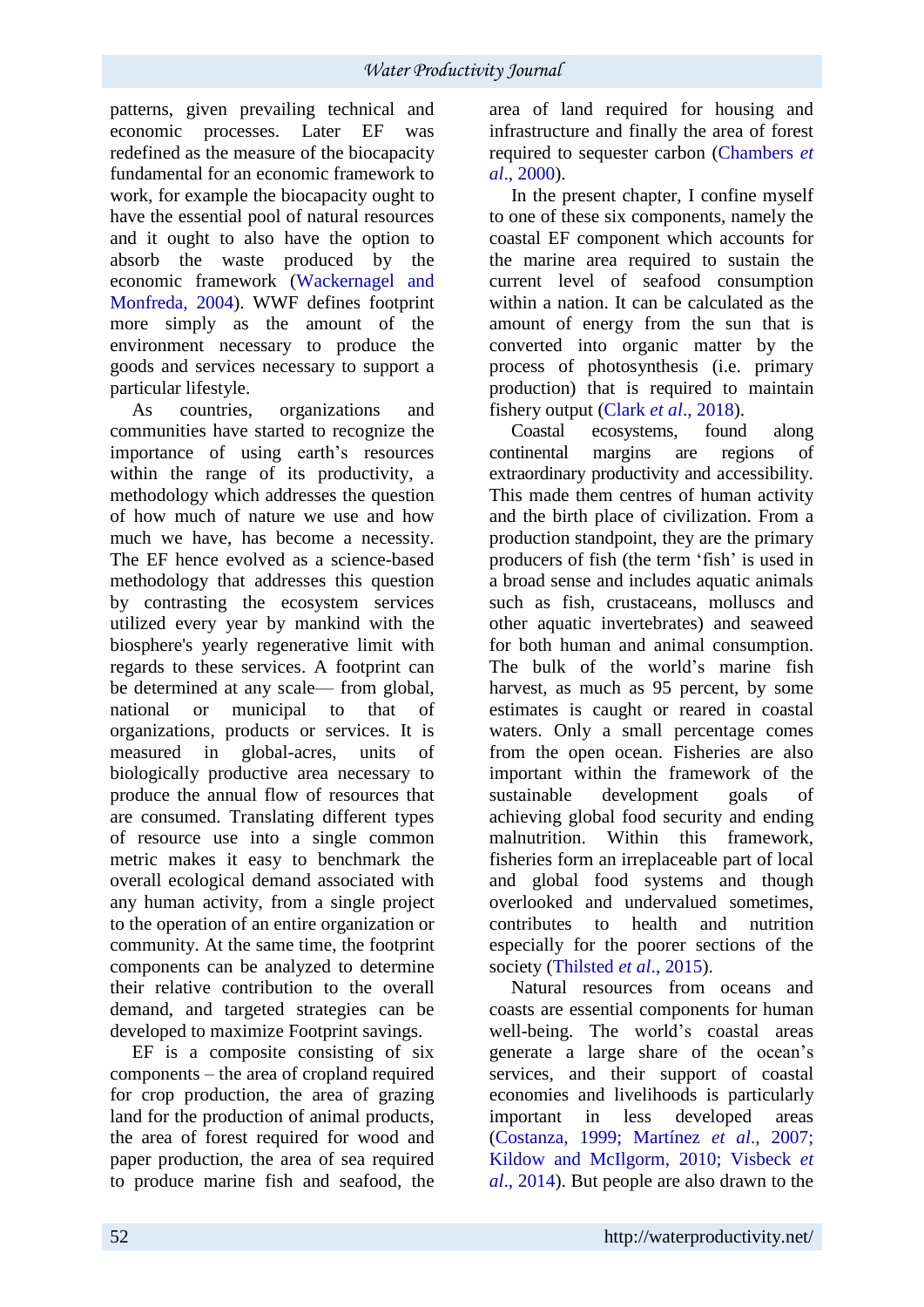coast for recreational, aesthetic, cultural, and spiritual reasons, for the specific sense of place and well-being they attach to coastal environments (Bell *et al*., 2015), or for pursuing "coastal lifestyles" (Green, 2010). For coastal states and island nations, coastal tourism is a complex factor for conservation and economic development. For many Small Island Developing States (SIDS), unique land and seascapes enable tourism as a major economic activity (Division for Sustainable Development, 2015; UNEP, 2009).

Coastal zones are attractive environments to settle and live or pursue economic activities, but this has also led to a growing human footprint on coastal ecosystems, including less charismatic but ecologically highly important ones like seagrass meadows or salt marshes, and become a threat to many species (Duarte *et al*., 2008; Stojanovic and Farmer, 2013). Coastal zones support componded interactions of marine and terrestrial habitats sustaining high biodiversity, complex life cycle and food chain linkages through the water column (Neumann *et al*., 2017). The dynamics of most marine ecological linkages are poorly understood compared to terrestrial ecosystems.

When these ecosystems are exploited leading to a deterioration in their quality, communities that depend upon fisheries as their primary source of income and nutrition become increasingly vulnerable (Clark *et al*., 2018). Large scale degradation can also lead to permanent loss of marine biodiversity. It can result in reduced water filtration and declining quality of coral reefs, both of which can protect humans from exposure to toxins and intensify the coastal storms (Hiddink and Ter Hofstede, 2008). Various studies have also shown that entire oceans are under threat due to human activities and anthropogenic factors have endangered the sustainability of countless marine systems.

The main threats to coastal ecosystems are summarized to be habitat loss or conversion due to coastal development, agriculture, or aquaculture; habitat degradation due to eutrophication, pollution, and contamination; and consequent changes in sediment and water supply due to human activities along the coasts and in the upstream watersheds (Agardy *et al*., 2005; Newton *et al*., 2012). Coastal zones are also typically subject to natural hazards such as river flooding, storms and storm surges, and tsunamis, with serious socioeconomic impacts from flooding and erosion in developed coastal areas (Newton and Weichselgartner, 2014). Some of these effects are exacerbated by climate change and sea-level rise (Wong *et al*., 2014).

Hence a look at the EF of coastal ecosystems is a useful exercise from a conservation and restoration standpoint. This paper is intended to explore the coastal EF as few have before it, in order to bring attention to the degradation due to anthropogenic activities using a scientific methodology such as the EF. The objective of this paper is to determine whether economic, demographic, climatic and trade variables have significant impact on coastal EFs of countries in the world.

Results from the analysis will help us categorize countries into groups based on the type of variables which affects its national coastal EF. This is a very important exercise from a policy perspective and can help countries implement tailor-made policies and manage their coastal ecosystems in a more sustainable manner. The study of emerging countries can give policymakers the insight they need to control environmental degradation in terms of EF.

It is also essential to include biocapacity of the coastal ecosystem in our empirical analysis so as to identify biocapacity debtor and creditor countries. "Biocapacity is the amount of biologically productive area available to that population within a defined geographical area" (Kitzes *et al*., 2008). It is comparable to EF and is also divided into five major categories of biologically productive areas like cropland, grazing land, fishing ground, forest land and built-up area.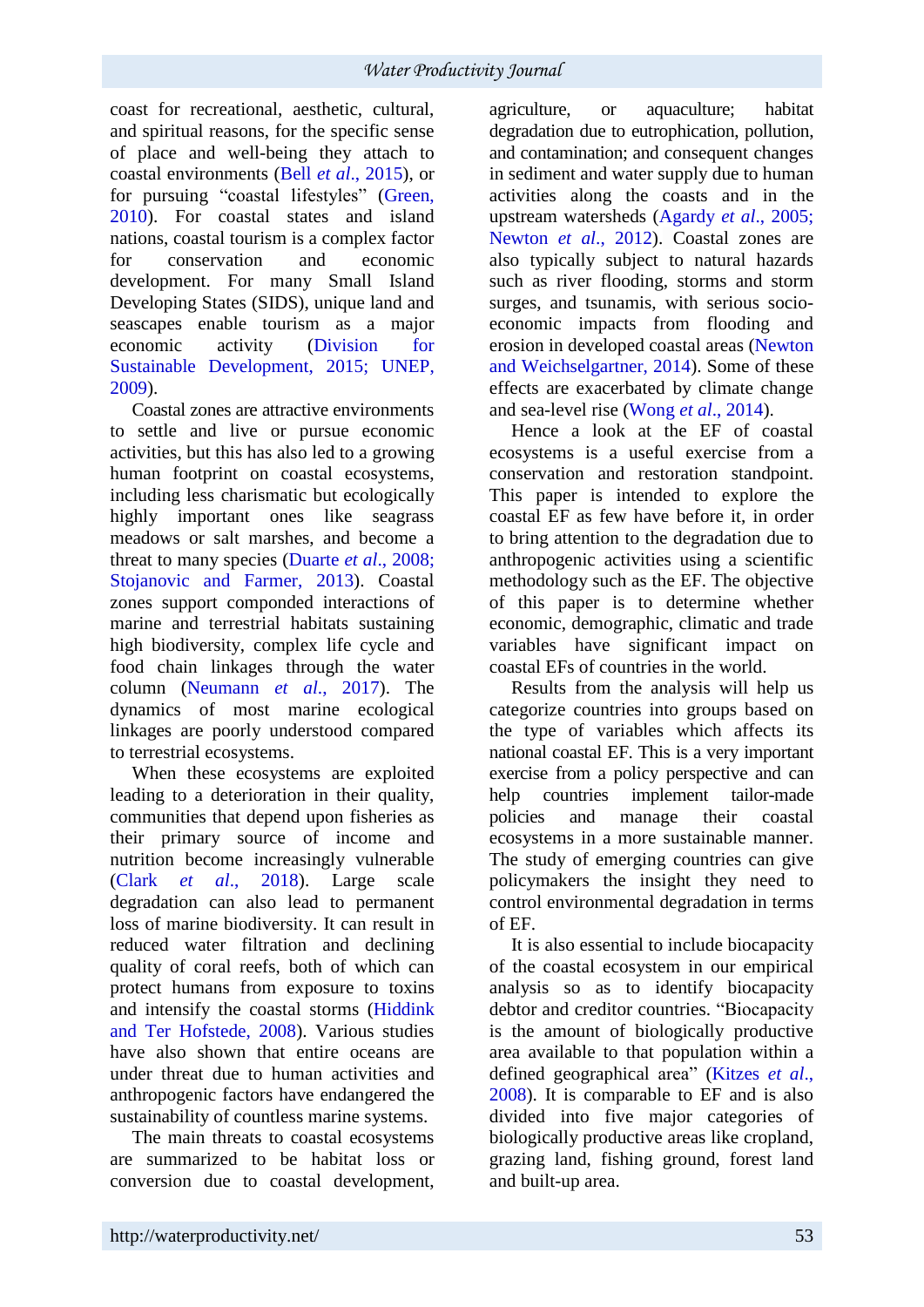Footprint accounts released by the Global Footprint Network shows that the world is currently operating in a state of overshoot with demand for resources exceeding nature's regenerative capacity by a huge measure. Overshoot is unsustainable and will Kitzes *et al*. (2008) erode the planet's resources leading to depletion and degradation. Hence it is useful to perform a similar analysis as we have proposed earlier by replacing coastal EF with coastal biocapacity with all of the independent variables remaining the same. This will help us answer more questions about the driving factors of footprint. We will also be able to see which countries are operating in a state of overshoot and which countries (if any) are not. This will give us valuable insight into their developmental and environmental policies and how well they are functioning. The ecological sustainability of a country is very much dependent on its capacity to absorb the pollution and also regenerate from the perspective of SDGs. This makes this exercise timely.

### **LITERATURE REVIEW**

To date, research has demonstrated that EFs are driven by a variety of economic, political, ecological and demographic factors. The most notable among them for our purposes is Marquart-Pyatt (2010) paper. It investigated the driving forces of EF and its six sub-components using a cross-national data set of over a 100 countries and found that structural factors driving EFs differ across EF's components. Marquart-Pyatt used variables like GDP per capita, service sector as a percentage of country's GDP and GINI index to gauge domestic inequality and also used a host of other variables like liberal democracy score to account for political factors. She categorized countries into arctic, temperate and tropical to account for climatic conditions.

Results from the above study confirmed that national footprints are shaped by a combination of economic factors, natural conditions and political measures. But the

standard set of predictors used by Marqurt-Pyatt performed the least well for fisheries or what we are calling coastal EF. This means that we need to bring in more relevant variables that might affect coastal EF exclusively and also exclude variables that might have no significant impact. In the present study I would also like to overcome the limitations of Marquart-Pyatt's study by examining the processes over time using a panel dataset instead of cross-sectional data.

Population size and affluence are the principal drivers of anthropogenic environmental stressors which affect EF (York *et al*., 2003; Dietz *et al*., 2007). For EF - the composite measure, these factors accounted for 95 percent of the total variance in national EF (York *et al*., 2003). For coastal EF, it stands to be tested whether such factors hold such a large explanatory power. A fixed-effects regression for 162 nations over the 1961 to 2012 period, also found that population and affluence are central drivers of nations' fisheries footprint and seafood consumption (Clark *et al*., 2018). Hence including these variables in the present analysis makes perfect sense. We use GDP per capita as a measure of economic development as did Marquat-Pyatt (2010) in hers. We also include the population size as our demographic variable. Some other widely postulated drivers such as urbanization, economic structure, age distribution were found to have little effect (Dietz *et al*., 2007) even on EF. Hence it is safe to ignore these variables in our present analysis of coastal EF.

To account for different climates having varied impacts, we use annual temperature and precipitation data for all the countries included in the study. Another factor that has been proved to have an impact on EF is trade openness. This impact can be positive or negative. The level of development and industrialization in a nation determines this direction of the impact. For developed and industrialized countries who can afford to develop or import clean technologies and production processes, trade openness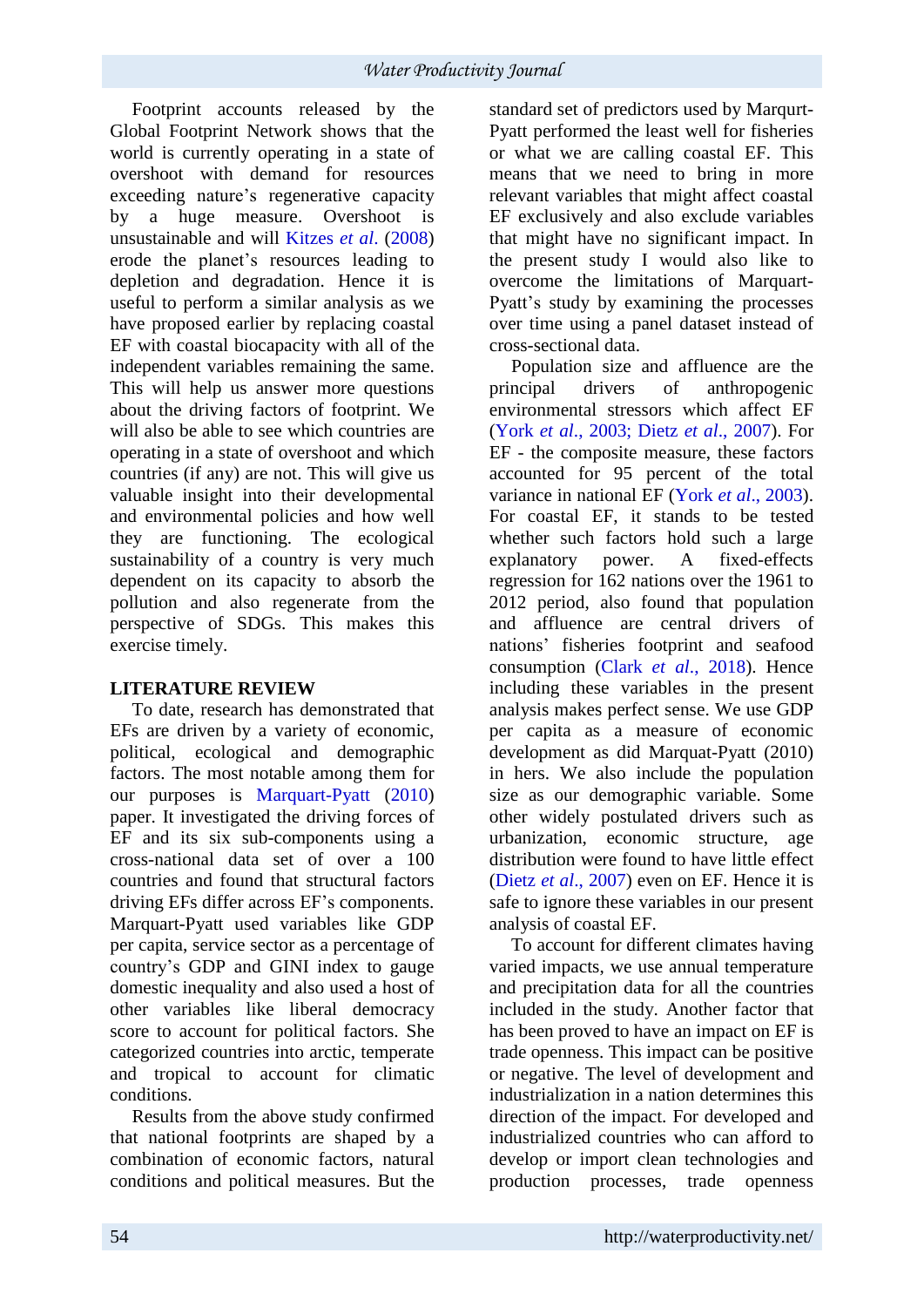exerts the "technique effect" on the environment. As a consequence of this effect, the quality of the environment is improved during production processes. On the other hand, during early stages of development in a country, governments may be willing to substitute the environmental quality for economic growth. Therefore, cheap and polluting technologies are imported in those nations to boost the production, and in the process, the technique effect exerted by trade openness leads to a decrease in environmental quality (Destek and Sinha, 2020). This analysis was conducted in the context of OECD countries. Al-Mulali and Ozturk (2015) also found that trade openness causally impacts the EF. The variable is also important as it can be considered as a "proxy for economic growth and is an enabler of economic growth" (Destek and Sinha, 2020). Therefore we also include trade openness as one of our independent variables. It should be noted that seafood is a highly traded good exceeding the combined trade value of sugar, maize, coffee, rice, and cocoa (Asche *et al*., 2015). Thus including trade variables is necessary to our analysis. The trade related variables we have included are: production quantity, export quantity, import quantity, stock variation and domestic supply quantity of various categories of seafood.

Some researchers have investigated the role of political institutions in fostering environmental sustainability, arguing that democracy may promote greater environmental sustainability by providing protective barriers to environmental depletion (Ehrhardt-Martinez *et al*., 2002; York *et al.*, 2003). To test this claim, an index of freedom status which categorizes countries into free, not free and partly free based on a score of their political rights and civil liberties is incorporated in our study.

# **MATERIALS AND METHODS**

### *Dependent variables*

The coastal EF or the fishing grounds

footprint data is collected from the National Footprint Accounts published by Global Footprints Network. It is calculated according to the GFN by "dividing the amount of primary production consumed by an aquatic species over its lifetime by an estimate of the harvestable primary production per hectare of marine area. This harvestable primary production is based on a global estimate of the sustainable catch of several aquatic species (Pauly and Christensen, 1995). These sustainable catch figures are converted into primary production equivalents, and divided by the total area of continental shelf. This same calculation is currently used for inland fish as well". It includes all wild caught fish and production through aquaculture. The second dependent variable used in a separate regression is the coastal biocapacity data which is also released by the GFN. Both are measured Global hectares (GHA). Per capita measurements are also available. We make use of these estimates in our regressions.

# *Independent variables*

The GDP per capita and population size data is collected from the World Bank's database. The World Bank uses a de facto definition of total population, meaning that it counts all residents within a nation, regardless of legal status or citizenship for a nation's total population. Gross domestic product (GDP) per capita in constant US 2010 dollars allows us to consider the effect of economic development levels on a nation's consumption of seafood and ecological demands.

Temperature and precipitation data is collected from NASA's power single point database. Trade openness data is also collected from the World Bank's database. Data for all other trade-linked variables are collected from the FAO's statistical data base. The FAO database on marine fisheries landings is the most complete data set at the global level. But, according to the Pilot Analysis of Global Ecosystems' report on coastal ecosystems, FAO's catch statistics may be biased as a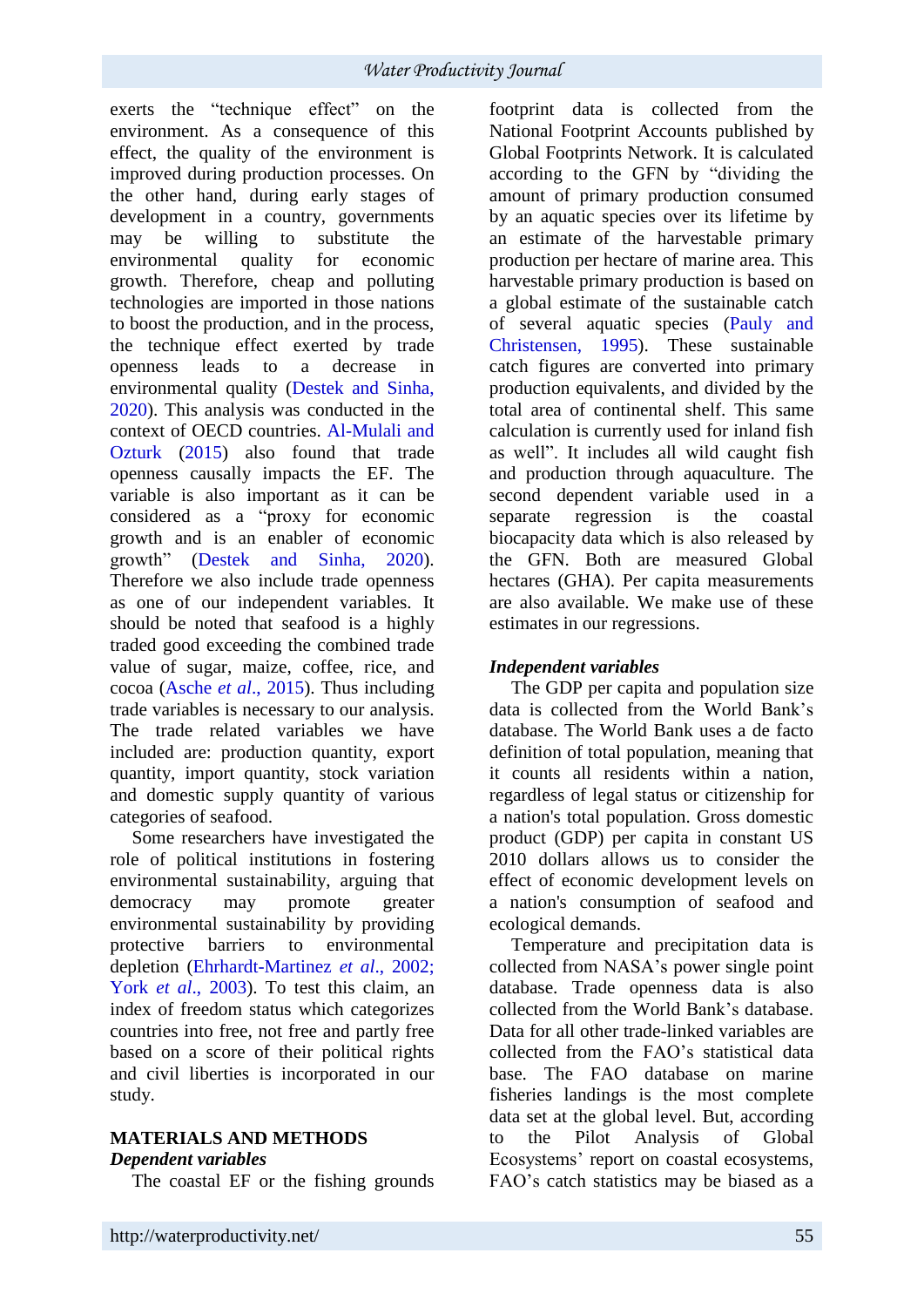result of unreported discarding, misreporting of harvests, and exclusion of all information on illegal fishing, still we continue to use this database due to necessity and lack of an alternative. The database is primarily based on the official statistics submitted by member countries, but these are complemented or replaced with data from other sources as and when the need arises (Ye *et al*., 2017). In our analysis we use, production quantity, export quantity, import quantity, stock variation and domestic supply of twelve separate coastal species and products identified in the FAO database namely, aquatic animals, aquatic plants, cephalopods, crustaceans, demersal fish, fish meal, fish body oil, fish liver oil, freshwater fish, marine fish, molluscs and pelagic fish. The freedom status data is collected from the annual freedom in the world survey published by Freedomhouse.org. Freedom House was founded on the core conviction that freedom flourishes in democratic nations where governments are accountable to their people. In our analysis, we will test whether this is a significant driver of coastal EF.

All the variables are considered over a period of 2 decades from 1992-2012. We have taken the liberty to exclude countries which do not have data for all the variables under consideration. The period till 2012 is considered because our trade data from FAO Stat is only available till 2013. And the year 2013 itself has incomplete data points. So 2012 is the final year in our analysis.

The following OLS regressions are run as follows:

 $\log CF = a + b \; GDP + c \; Popl +$  $dTemp + e Prec + f Prod + k To +$  $lFs + E$  (1)

Since the trade related variables like production quantity, export quantity, import quantity, stock variation and domestic supply quantity are highly correlated, the regression is run separately. Including them in a single model would result in multicollinearity and omission of variables might lead to no results or conclusion.

For comparison and to identify which countries are on a more sustainable path, we also run the following regressions by replacing the dependent variable with coastal biocapacity instead of coastal EF:

 $\log CB = a + b \; GDP + c \; Popl +$  $dTemp + e Prec + f Prod + k To +$  $lFs + E$  (2)

- where, CF represents the coastal EF per capita
- CB represents the coastal biocapacity per capita.
- GDP represents the gross domestic product per capita

Popl represents the population

- Temp represents the average annual temperature
- Prec represents the average annual precipitation
- Prod represents the production quantity
- To represents the trade openness and
- Fs represents the freedom status.

117 countries are considered in the analysis excluding all the countries that were missing key data points that are necessary for our analysis.

### **RESULTS AND DISCUSSION**

The regression results show a consistently high R squared value and p value (with few exceptions) which means that the model does not explain much variation in the data but is still significant. The coefficients of all the variables had small values in general indicating that we have not succeeded in isolating the variables that are the strongest drivers of coastal EF. The models which used coastal biocapacity as the dependent variable instead of coastal EF performed worse. Our set of independent variables did not seem to explain much of the variation in coastal biocapacity. Nevertheless a comparison between the effectiveness of the two models is still worthwhile.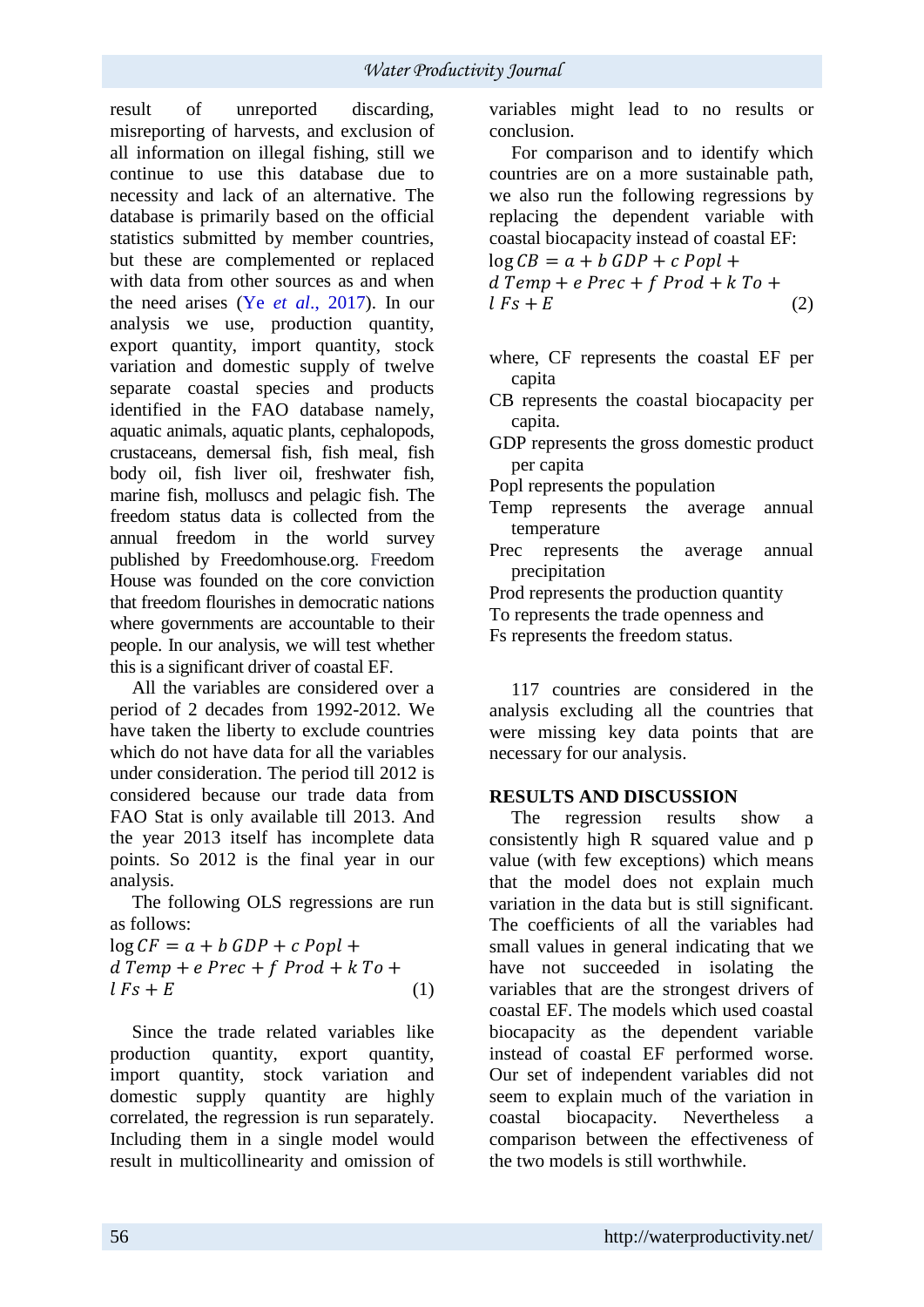Among the variables that we have included in our model, the average temperature clearly emerged as the variable which affected the coastal EF the most. The trade openness variable did the second best job while the other trade related variables such as production quantity, export quantity, import quantity, domestic supply and stock variation did a marginally alright job at affecting the coastal EF to varying degrees in case of different countries. The GDP, precipitation and population variables showed negligible effect on the dependent variable in the vast majority of cases. They show a marginal effect for a few countries which may be considered as outliers. The freedom status variable showed no effect at all for some countries while still showing a modest effect on the dependent variable for some others.

The clear indication from our analysis that the average annual temperature has the most effect on coastal EF is consistent with the scientific consensus that the rise in global average temperature has the biggest impact on the oceans. The change, over the study period of 20 years in average atmospheric temperature also reflects the change in temperature of the waters. The warming of the oceans and the resultant threat to coastal ecosystems is an area that warrants immediate attention. The International Panel on Climate Change (IPCC) Fifth Assessment Report estimates that the upper ocean (surface to 750m deep) has warmed by  $0.09$  to  $0.13^{\circ}$ C per decade over the past 40 years. Scientists also agree that up to 90 percent of the carbon dioxide that is emitted due to human activity is absorbed by the world's oceans which imply that the oceans are warming at a higher rate than previously thought.

Warming of the oceans is the driver behind massive coral bleaching events around the world and has also led to expansion in volume of ocean waters leading to global sea level rise. While these are separate issues which we don't concern ourselves with in this paper, the underlying

problem also impacts local coastal ecosystems for example by forcing species to migrate to cooler waters. In the worst case scenario, it leads destruction of habitats and the dying out of several species. Breeding grounds of fish and other aquatic mammals are also lost. In summary, increasing temperature of the seas has wide ranging impacts on the physical, chemical and biological characteristics of the seas (Yao and Somero, 2014).

Compared to terrestrial species, organisms in the seas tend to experience a relatively stable temperature which makes them more sensitive to fluctuations in temperature. Within these organisms, species that have historically evolved to survive in cold waters are threatened by small rise in temperature. From our analysis, in countries bordering the Arctic Ocean like Russia, Iceland, Norway and Canada, temperature is indeed the largest factor that affects coastal EF. If temperatures continue to rise, the vulnerable organisms will need to move to cooler waters or may face local extinction.

In Polar Regions and the southern ocean, fish are adapted to narrow temperature ranges for over 15 million years. In the face of an increase in ocean temperature, they have very little potential of adaptation at a genetic level (Patamello *et al*., 2011). They also don't have refuges to move to. The result is that their population substantially declines. There will also be distributional shifts of some fish to higher latitudes and greater depths (Dulvy *et al*., 2008) Evidence also points to an invasion of warm water species in case of moderate warming (Simpson *et al*., 2011). This will negatively affect the natural composition of the original coastal ecosystem. This can in turn affect the sea food production, import, export and domestic supply at a national level. Therefore we can say that the increase in temperature has far reaching economic effects as well.

Fluctuation in temperature is also affecting aquatic mammals despite them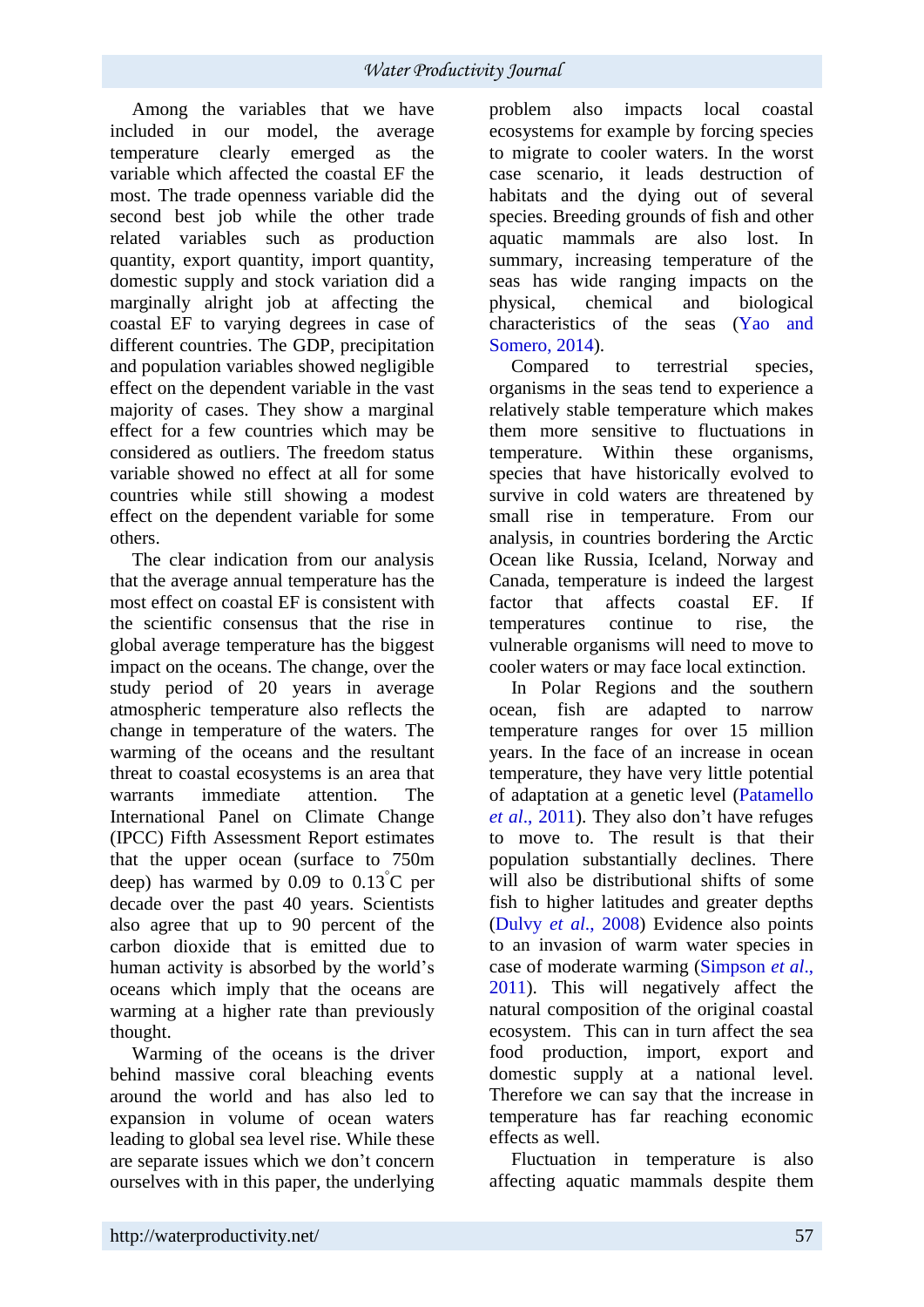being endothermic homeotherms that possess a high capacity to regulate body temperature. The effect is often indirectly through food webs. The food resources of these mammals are altered due to the shifts in temperature. For example, repeated fluctuations in anchovy populations play an important role in the biology of the coastal dusky dolphin (*Lagenorhynchus obscurus*) (Harlin-Cognato *et al*., 2007). A continuing northward shift in Pacific walrus (*Odobenus rosmarus* divergens) distribution has been observed since average temperature of the oceans began to increase (Maccracken, 2012).

Temperature changes may affect concentration of dissolved gases in the water as temperature affects the solubility of oxygen and carbon dioxide in the water. Low concentrations of oxygen can prove lethal to many fish and molluscs in particular. Higher temperatures may also lead to a higher amount of rainfall increasing surface runoff affecting the salinity of coastal waters (Yao and Somero, 2013) and hence the survival of the organisms that live in them. However, we find that precipitation is not a major driver of coastal EF according to our analysis. Except for a few countries like Argentina, Azerbaijan, Belarus, Botswana, Cyprus, Egypt, Georgia, Jordan, Madagascar, Morocco, Mozambique, Namibia, New Zealand, Niger, Portugal, Senegal, Tunisia, Turkey and Zimbabwe which had a small value for the coefficient of the variable precipitation, in all the other countries in the analysis, the coefficient of the precipitation variable was negligible. Even among these countries, we notice that a majority of them geographically lie in dry zones which receive very little annual rainfall. This is likely to be the reason behind the effect of precipitation however small it may be.

We find that import quantity, export quantity, production quantity, domestic supply and stock variation show marginal impact on coastal EF. Import quantity showed the biggest impact among the variables in the model in Benin, Gambia,

| <b>Country</b>  | Coefficient of variable - |
|-----------------|---------------------------|
|                 | Precipitation             |
| Argentina       | 0.001084                  |
|                 | (0.000411)                |
| Azerbaijan      | 0.001282                  |
|                 | (0.000996)                |
| <b>Belarus</b>  | 0.004377                  |
|                 | (0.001771)                |
| <b>Botswana</b> | $-0.00265$                |
|                 | (0.003786)                |
|                 | 0.001062                  |
| Cyprus          | (0.000324)                |
|                 | $-0.06615$                |
| Egypt           | (0.056157)                |
|                 | 0.015302                  |
| Georgia         | (0.0101)                  |
|                 | $-0.0027$                 |
| Jordan          | (0.001814)                |
|                 | $-0.00229$                |
| Madagascar      | (0.002391)                |
|                 | $-0.00222$                |
| Morocco         | (0.004081)                |
|                 | $-0.00315$                |
| Mozambique      | (0.004658)                |
|                 | 0.009161                  |
| Namibia         | (0.00583)                 |
| <b>New</b>      | 0.002545                  |
| Zealand         | (0.001096)                |
|                 | 0.002371                  |
| Niger           | (0.005912)                |
|                 | $-0.0005$                 |
| Portugal        | (0.000271)                |
|                 | 0.002559                  |
| Senegal         | (0.001132)                |
|                 | 0.001235                  |
| Tunisia         | (0.000837)                |
|                 | 0.002591                  |
| Turkey          | (0.002243)                |
|                 | 0.024498                  |
| Zimbabwe        | (0.011871)                |
|                 |                           |

Iceland, Turkmenistan and Vanuatu. Export quantity in Barbados, Haiti, Hungary, Nigeria and Saint Lucia. Production quantity showed the biggest impact in Armenia, Austria, Slovenia and Zimbabwe. Domestic supply did in Brazil, Burkina Faso, Grenada, Guinea and Kyrgyzstan. Stock variation did only in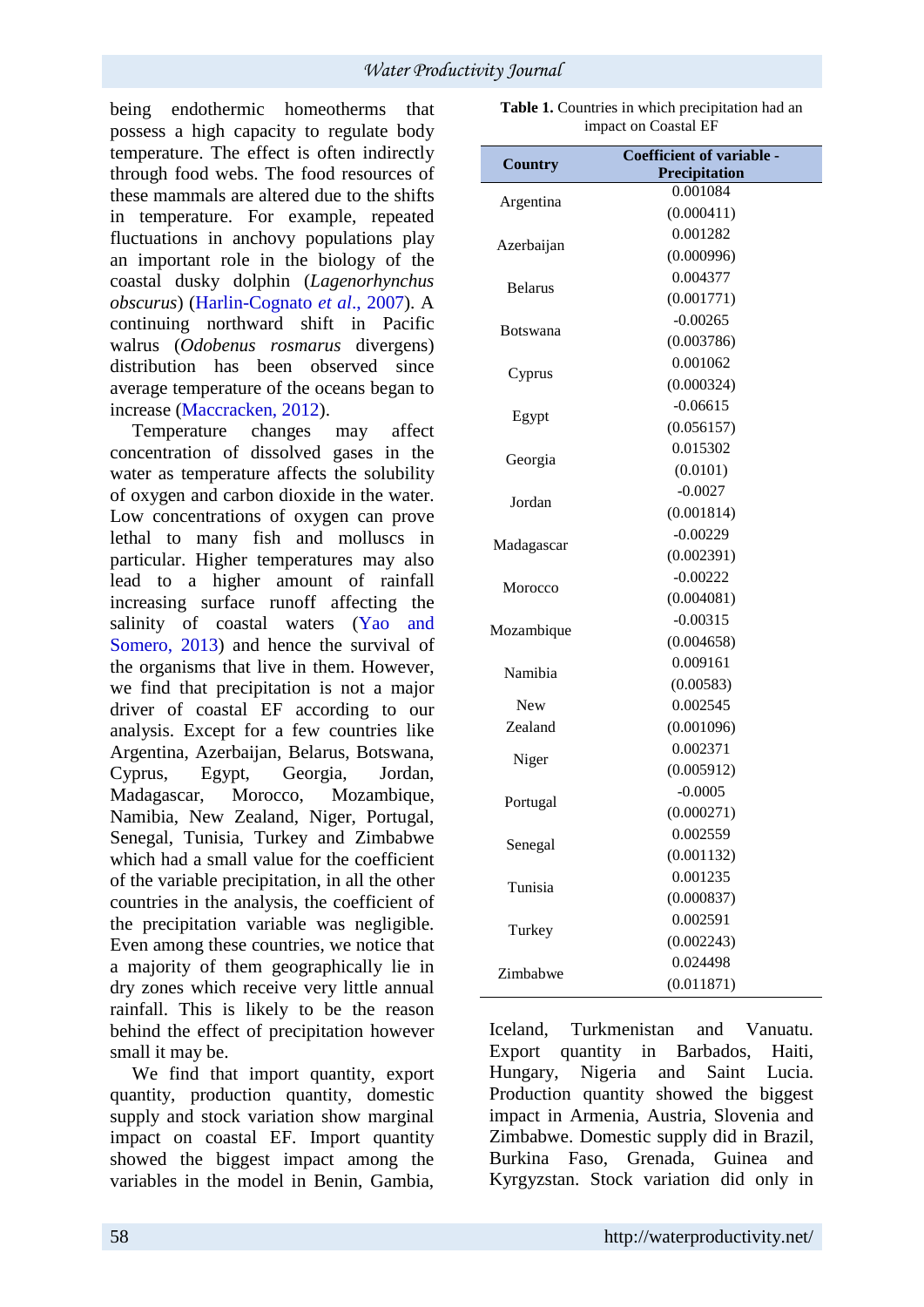Australia. This seems like a random assortment of countries and no obvious pattern emerge. We also note that among the 12 coastal species whose import, export, production, domestic supply and stock variation we use in the analysis, fish body oil and fish liver oil seem to have the largest impact on the coastal EF in general though there are exceptions.

Trade openness is the biggest driving factor in Namibia. This is only in comparison; the actual coefficient of the variable is small even in these cases. For most countries in our analysis, trade

| Table 2. Countries in which Import Quantity is the |
|----------------------------------------------------|
| variable having the most impact on Coastal EF      |

| Country        | <b>Coefficient of variable – Import</b><br>Quantity |
|----------------|-----------------------------------------------------|
| <b>Benin</b>   | $-0.20955$                                          |
|                | (0.05086)                                           |
| Gambia         | $-0.20257$                                          |
|                | 0.105228                                            |
| <b>Iceland</b> | 0.076483                                            |
|                | (0.067572)                                          |
| Turkmenistan   | 0.560317                                            |
|                | (3.164876)                                          |
| Vanuatu        | 0.178957                                            |
|                | (0.092403)                                          |

**Table 3.** Countries in which Export Quantity is the variable having the most impact on Coastal EF

| Country         | <b>Coefficient of variable – Export</b><br><b>Quantity</b> |
|-----------------|------------------------------------------------------------|
|                 |                                                            |
| <b>Barbados</b> | 0.254095                                                   |
|                 | (0.172053)                                                 |
| Haiti           | $-0.54493$                                                 |
|                 | (0.571289)                                                 |
| Hungary         | $-0.40512$                                                 |
|                 | (0.313558)                                                 |
| Nigeria         | 0.176073                                                   |
|                 | (0.152355)                                                 |
| Saint           | 0.321595                                                   |
| Lucia           | (0.172534)                                                 |

**Table 4.** Countries in which Production Quantity is the variable having the most impact on Coastal EF

| <b>Country</b> | <b>Coefficient of variable –Production</b><br><b>Ouantity</b> |
|----------------|---------------------------------------------------------------|
| Armenia        | $-0.46294$                                                    |
|                | (0.602967)                                                    |
| Austria        | $-0.22292$                                                    |
|                | (0.104392)                                                    |
| Slovenia       | 0.075324                                                      |
|                | (0.038069)                                                    |
| Zimbabwe       | $-0.52808$                                                    |
|                | (0.136711)                                                    |

**Table 5.** Countries in which Domestic Supply is the variable having the most impact on Coastal EF

| <b>Country</b> | <b>Coefficient of variable -Domestic</b> |
|----------------|------------------------------------------|
|                | <b>Supply</b>                            |
| <b>Brazil</b>  | 0.00158                                  |
|                | (0.000458)                               |
| Burkina        | 0.209968                                 |
| Faso           | (0.328531)                               |
| Grenada        | 0.789307                                 |
|                | (1.874651)                               |
| Guinea         | $-0.42924$                               |
|                | (0.193955)                               |
| Kyrgyzstan     | 0.414159                                 |
|                | (0.261276)                               |

| <b>Table 6.</b> Countries in which Stock Variation is the |  |
|-----------------------------------------------------------|--|
| variable having the most impact on Coastal EF             |  |

| Country   | Coefficient of variable – Stock<br><b>Variation</b> |
|-----------|-----------------------------------------------------|
| Australia | $-0.06862$                                          |
|           | (0.026642)                                          |

openness explains at least a small portion of the coastal EF. The coefficient of this variable is found to be the second highest in many cases. The coefficients of the GDP per capita and population variables are found to be also negligible but non zero. In comparison, in Azerbaijan, Belize, Benin, India, Kiribati, Niger, Sierra Leone and Zimbabwe, the GDP coefficient had a marginally bigger value. Population coefficient had a marginally bigger value in Saint Vincent and Grenadines (Similar to the case of precipitation, this could be due to the small population of the island). However, these two variables were not the biggest driving factor even in these countries.

The freedom status variable had no impact (the coefficients were zero) in some countries but ended up being the biggest driver of coastal EF in Argentina, Azerbaijan, Bangladesh, Belarus, Republic of Congo, Cote d'Ivoire, Ghana, Guyana, Kazakhstan, Kenya, Mali, Niger, Oman, Paraguay, Philippines, Romania, Sierra Leone, Thailand, Tunisia, Uganda and Ukraine. The variable also had a marginally bigger non zero value in some more countries though it was not the biggest driving factor. Here, we noticed that the most of the countries in the above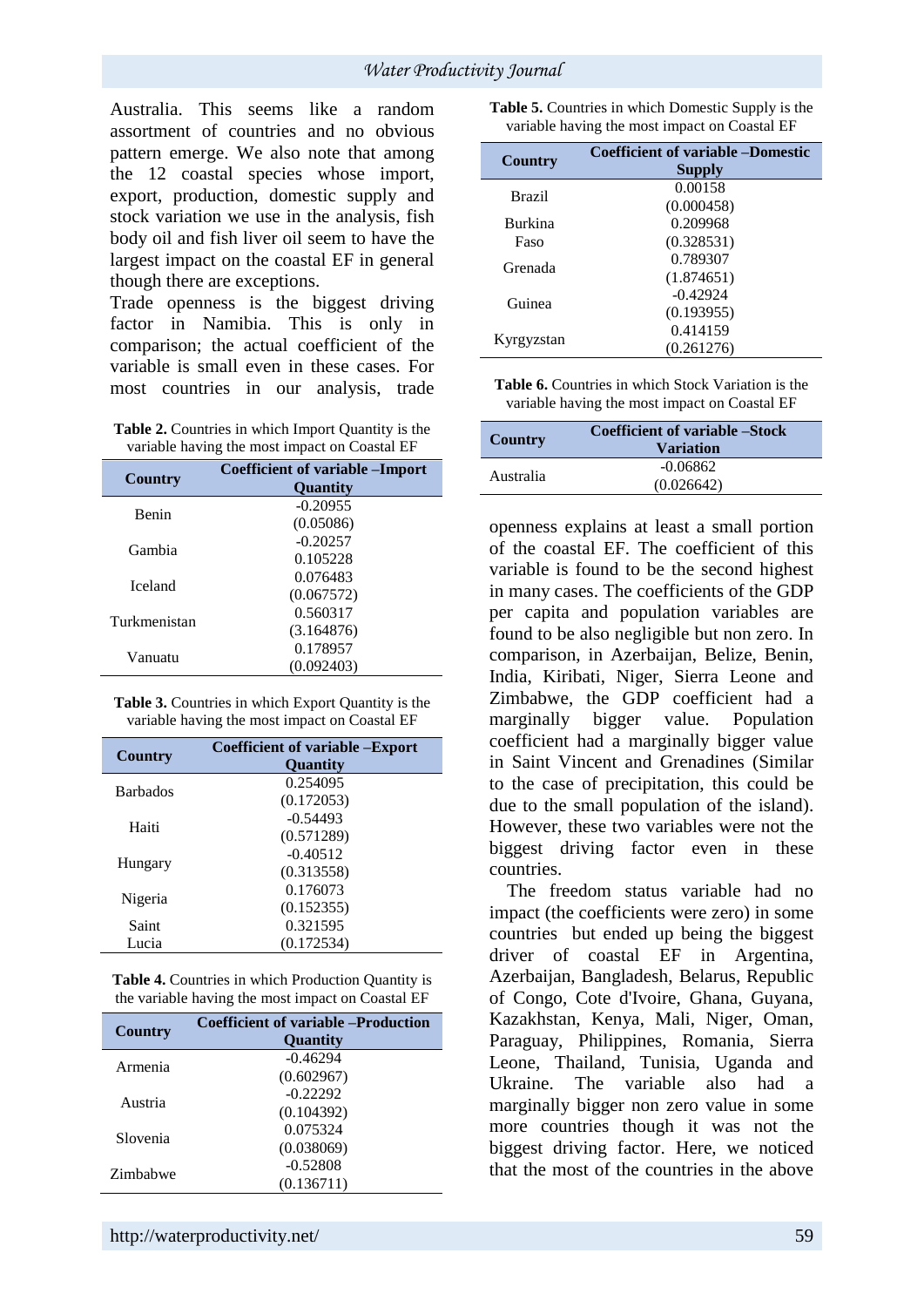list have historically been politically unstable regions where democracy has been under threat. Only as the precipitation variable performed marginally better in geographically dry zones, the freedom status variable does better in regions which are historically known to have less political freedom.

Our analysis also revealed that the models performed worse in advanced and developed nations like Denmark, South Korea, France, Italy, USA, Switzerland, Sweden etc. The indication is that economic, political, demographic, trade and climatic variables that we have included in our analysis are not enough. There are other factors like pollution for example that could have more impact on the dependent variable.

| Table 7. Countries in which Trade Openness is the |
|---------------------------------------------------|
| variable having the most impact on Coastal EF     |

| Country        | Coefficient of variable – Trade<br><b>Openness</b> |
|----------------|----------------------------------------------------|
| <b>Namibia</b> | $-0.03806$<br>(0.014631)                           |

**Table 8.** Countries in which GDP had an impact on Coastal EF

| <b>Country</b> | Coefficient of variable – GDP |
|----------------|-------------------------------|
|                | $-0.00072$                    |
| Azerbaijan     | (0.000156)                    |
| <b>Belize</b>  | 0.004192                      |
|                | (0.005782)                    |
| <b>Benin</b>   | 0.002312                      |
|                | (0.000946)                    |
| India          | 0.001011                      |
|                | (0.000926)                    |
| Kiribati       | $-0.0014$                     |
|                | (0.001281)                    |
|                | 0.002198                      |
| Niger          | (0.003911)                    |
|                | $-0.00571$                    |
| Sierra Leone   | (0.001597)                    |
| Zimbabwe       | 0.001924                      |
|                | (0.000642)                    |

| <b>Table 9.</b> Countries in which Population had an |  |
|------------------------------------------------------|--|
| impact on Coastal EF                                 |  |

| Country       | Coefficient of variable –<br><b>Population</b> |
|---------------|------------------------------------------------|
| St. Vincent & | $-0.00153$                                     |
| Grenadines    | (0.001843)                                     |

**Table 10.** Countries in which Freedom Status is the variable having the most impact on Coastal EF

| <b>Country</b>  | Coefficient of variable - |
|-----------------|---------------------------|
|                 | <b>Freedom Status</b>     |
| Argentina       | $-0.32239$                |
|                 | (0.094683)                |
| Azerbaijan      | 0.206436                  |
|                 | (0.208377)                |
| Bangladesh      | $-0.2299$                 |
|                 | (0.09076)                 |
| <b>Belarus</b>  | $-0.48475$                |
|                 | (0.214464)                |
| Congo (Republic | $-0.2099$                 |
| of)             | (0.130945)                |
| Cote d'Ivoire   | 0.073779                  |
|                 | (0.046473)                |
| Ghana           | 0.293314                  |
|                 | (1.85933)                 |
| Guyana          | $-0.41317$                |
|                 | (0.576502)                |
| Kazakhstan      | 0.190174                  |
|                 | (0.308761)                |
| Kenya           | $-0.52557$                |
|                 | (0.120231)                |
| Mali            | 0.450944                  |
|                 | (0.138257)                |
| Niger           | 0.434824                  |
|                 | (0.21502)                 |
| Oman            | 0.311084                  |
|                 | (0.279134)                |
| Paraguay        | 0.333627                  |
|                 | (0.08775)                 |
| Philippines     | $-0.13019$                |
|                 | (0.046699)                |
| Romania         | 0.54113                   |
|                 | (0.238329)                |
| Sierra Leone    | $-0.59384$                |
|                 | (0.368011)                |
| Thailand        | $-0.13161$                |
|                 | (0.108949)                |
| Tunisia         | 0.152741                  |
|                 | (0.124392)                |
| Uganda          | $-0.46432$                |
|                 | (0.146756)                |
| Ukraine         | 0.240152                  |
|                 | (0.140601)                |

The second set of regressions performed using biocapacity as the dependent variable performed worse than the models with the coastal EF. The values of the coefficients were too small to draw any useful conclusions. This indicates that biocapacity cannot be bundled with EF at least when we are taking a sub component like the coastal EF. It likely has a whole set of separate variables that act as it's driving forces.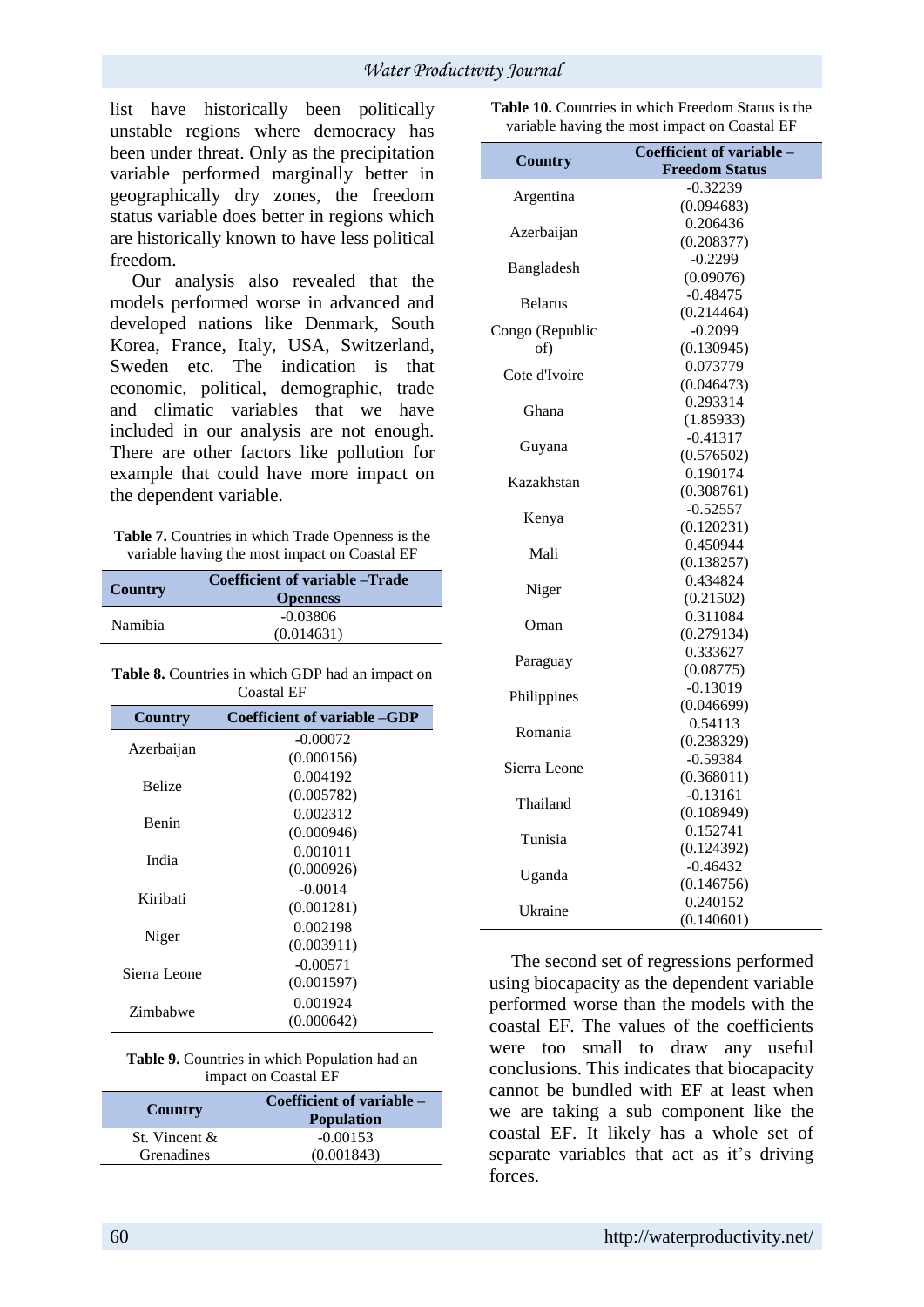## **POLICY IMPLICATIONS**

The growing human and environmental pressure on coastal ecosystems prompted its inclusion in the 2030 Agenda for<br>Sustainable Development. Sustainable Sustainable Development. development goal (SDG) 14 of the 2030 Agenda for Sustainable Development aims for conservation and sustainable use of the oceans, seas, and marine resources, explicitly considering coastal areas in two of its targets (14.2 and 14.5). These promote a strong sustainability concept by addressing protection, conservation, and management of coastal ecosystems and resources.

Coastal tourism, fisheries and the many other aspects of coastal economies and livelihoods rely strongly on "healthy" coastal ecosystems for a sustained provisioning of the desired services (Agardy *et al*., 2005; UNEP, 2009; Division for Sustainable Development, 2015). Sustainable provision of the services delivered by the seas, coasts and oceans are important for the concept of blue growth. Countries in Europe and Small Island developing nations have put much focus on development of "blue economy". Hence the discussion is relevant.

The Rio+20 outcome document The Future We Want acknowledges the critical role of "oceans, seas and coastal areas" in sustaining the "Earth's ecosystem", and emphasises the need for "conservation and sustainable use of the oceans and seas and of their resources" (United Nations, 2012). It commits to "protect, and restore, the health, productivity and resilience of oceans and marine ecosystems" by effectively applying "an ecosystem approach and the precautionary approach in the management […] of activities having an impact on the marine environment, to deliver on all three dimensions of sustainable development" (United Nations, 2012). The 2030 Agenda for Sustainable Development (henceforth the 2030 Agenda) commits to these aspirations through a specific sustainable development goal (SDG) on the conservation and sustainable use of the oceans, seas and marine resources (SDG 14) among the newly established 17 SDGs (United Nations, 2015). SDG 14 explicitly addresses coastal areas and ecosystems in two of its main targets (14.2 and 14.5). Further targets under SDG 14 as well as targets under other goals, though not explicitly referring to coastal areas, are implicitly relevant for coastal areas and for the protection, conservation and management of coastal ecosystems and resources.

Given that temperature has emerged as the most import driving factor coastal EF among the variables examined, policies to protect and restore coastal ecosystems go hand in hand with policies to combat global warming and ties into the larger narrative of climate change that has sparked debate and controversy in recent times. It is necessary to have the international co-operation through organisations, conventions, agreements and everything in between because we know that the temperature fluctuations at unprecedented levels are a global phenomena. But countries inevitably give different levels of priority to the sustainable development of their coasts depending upon national interests. Hence international compliance is a challenge in many scenarios.

### **CONCLUSION**

Coastal zones are the regions of high biodiversity and species richness. They are hence the providers of a large number of resources for human consumption. But the increasing pressure on this unique and delicate ecosystem has put the organisms in these regions at risk. Theoretically, we identify that increasing human population is a huge threat to coastal ecosystems as they use more resources and pollute more. But our analysis did not show evidence for the impact of population on coastal EF. We also don't find the other economic and trade factors to be having much impact on the coastal EF. The most important driver among the variables in our analysis is the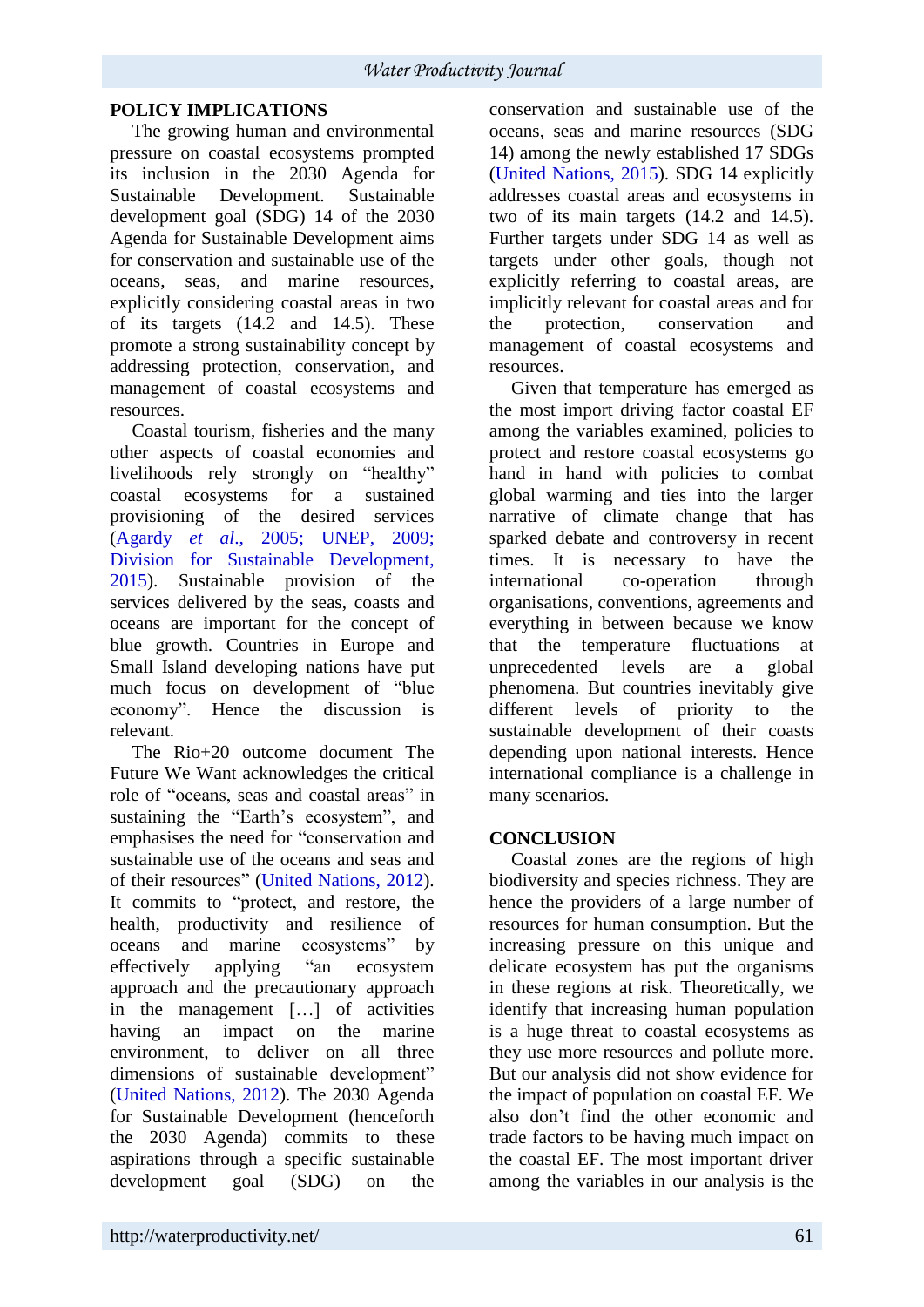climatic variable temperature. This is consistent with scientific consensus that the rising temperatures due to global warming have a massive impact on the oceans compared to terrestrial ecosystems. The organisms in the seas are much more sensitive to temperature changes and are hence at the risk of extinction in the absence of policies to combat the rising temperatures. Results show that the indicators we have chosen do not perform very well at least for the coastal EF component of the EF. This means that they may be other factors like pollution that affect the coasts more specifically that needs to be included. A general set of economic, demographic, climatic and trade variables are not enough to explain the variability in coastal EF. The lack of proper distinction in what entails the coast of one country and how far is it from the shoreline as well as the special nature of the coastal ecosystem makes it very difficult to identify and narrow down the important factors that drive its footprint.

### **APPENDIX**

The countries included in the analysis are Albania, Antigua and Barbuda, Argentina, Armenia, Australia, Austria, Azerbaijan, Bahamas, Bangladesh, Barbados, Belarus, Belize, Benin, Bolivia, Botswana, Brazil, Brunei, Burkina Faso, Cameroon, Canada, Chile, Colombia, Congo (republic of), Costa Rica, Cote d'Ivoire, Cuba, Cyprus, Denmark, Dominican Republic, Ecuador, Egypt, El Salvador, Finland, France, Gabon, Gambia, Georgia, Germany, Ghana, Greece, Grenada, Guinea, Guyana, Haiti, Hungary, Iceland, India, Indonesia, Ireland, Israel, Italy, Jamaica, Japan, Jordan, Kazakhstan, Kenya, Kiribati, Kyrgyzstan, Laos, Lebanon, Macedonia, Madagascar, Malawi, Malaysia, Mali, Malta, Mauritius, Mexico, Morocco, Mozambique, Namibia, Nepal, Netherlands, New Zealand, Nicaragua, Niger, Nigeria, Norway, Oman, Pakistan, Panama, Paraguay, Peru, Philippines, Portugal, Romania, Russia, Rwanda, Senegal, Sierra Leone, Slovenia, Solomon Islands, South Korea, Spain, Sri Lanka, St. Lucia, St. Vincent & Grenadines, St. Kitts & Nevis, Sweden, Switzerland, Tajikistan, Tanzania, Thailand, Togo, Tunisia, Turkey, Turkmenistan, Uganda, United Kingdom, Ukraine, United States, Vanuatu, Venezuela, Vietnam, Zambia and Zimbabwe.

## **Acknowledgement**

The authors are grateful to their parent institute, which provided them the infrastructural facility to conduct the research work.

### **REFERENCES**

- Asche, F., Bellemare, M. F., Roheim, C., Smith, M. D. and Tveteras, S. (2015). Fair enough? Food security and the international trade of seafood. World Development, 67: 151-160.
- Agardy, T., Alder, J., Dayton, P., Curran, S., Kitchingman, A., Wilson, M., Catenazzi, A. and Restrepo, J. (2005). Coastal systems. Millennium Ecosystem Assessment: Ecosystems and Human Well‐Being, Volume 1: Current State and Trends, W. Reid, Ed.
- Bell, S. L., Phoenix, C., Lovell, R. and Wheeler, B.W. (2015). Seeking everyday wellbeing: The coast as a therapeutic landscape. Social Science & Medicine, 142: 56-67.
- Chambers, N., Simmons, C. and Wackernagel, M. (2000). Sharing Nature's Interest-Ecological Footprint as an indicator of Sustainability Earthscan Publication Ltd. London UK.
- Clark, T. P., Longo, S. B., Clark, B. and Jorgenson, A. K. (2018). Socio-structural drivers, fisheries footprints, and seafood consumption: A comparative international study, 1961-2012. Journal of Rural Studies, 57: 140-146.
- Costanza, R. (1999). The ecological, economic, and social importance of the oceans. Ecological Economics, 31(2): 199-213.
- Destek, M. A. and Sinha, A. (2020). Renewable, non-renewable energy consumption, economic growth, trade openness and ecological footprint: Evidence from organisation for economic Cooperation and development countries. Journal of Cleaner Production, 242: 118537.
- Dietz, T., Rosa, E. A. and York, R. (2007). Driving the human ecological footprint. Frontiers in Ecology and the Environment, 5(1): 13-18.
- Division for Sustainable Development. (2015). Global sustainable development report. 2015 edn. Advance unedited version, New York.
- Duarte, C. M., Dennison, W. C., Orth, R. J. and Carruthers, T. J. (2008). The charisma of coastal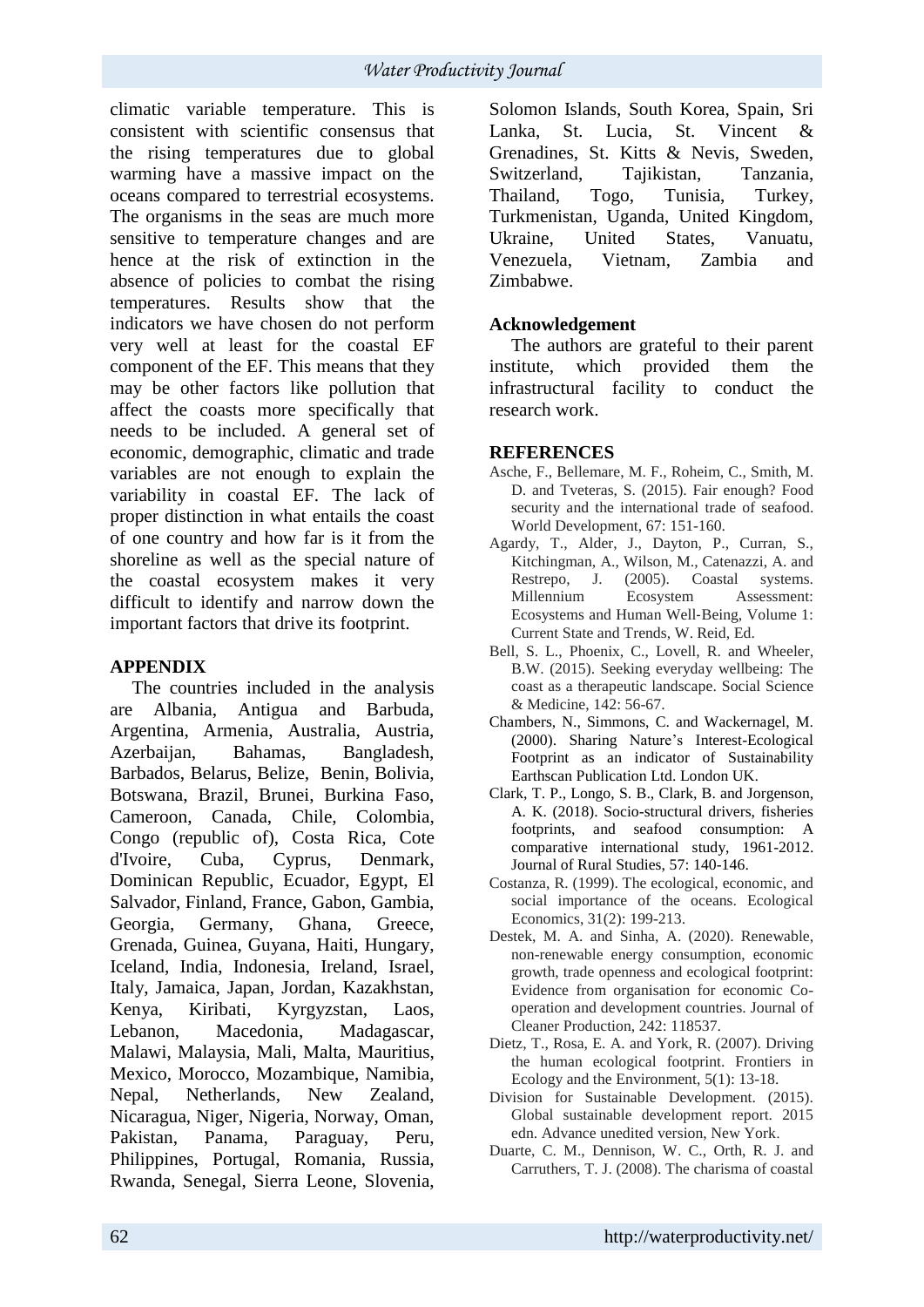ecosystems: addressing the imbalance. Estuaries and Coasts, 31(2): 233-238

- Dulvy, N. K., Rogers, S. I., Jennings, S., Stelzenmüller, V., Dye, S. R. and Skjoldal, H. R. (2008). Climate change and deepening of the North Sea fish assemblage: a biotic indicator of warming seas. Journal of Applied Ecology, 45(4): 1029-1039.
- Ehrhardt‐Martinez, K., Crenshaw, E. M. and Jenkins, J. C. (2002). Deforestation and the environmental Kuznets curve: A cross‐national investigation of intervening mechanisms. Social Science Quarterly, 83(1): 226-243.
- Green, R. J. (2010). Coastal towns in transition: Local perceptions of landscape change. Springer Science and Business Media.
- Harlin-Cognato, A. D., Markowitz, T., Würsig, B. and Honeycutt, R. L. (2007). Multi-locus phylogeography of the dusky dolphin (Lagenorhynchus obscurus): passive dispersal via the west-wind drift or response to prey species and climate change?. BMC Evolutionary Biology, 7(1): 131.
- Hiddink, J. G. and Ter Hofstede, R. (2008). Climate induced increases in species richness of marine fishes. Global Change Biology, 14(3): 453-460.
- Kildow, J. T. and McIlgorm, A. (2010). The importance of estimating the contribution of the oceans to national economies. Marine Policy, 34(3): 367-374.
- Kitzes, J., Peller, A., Goldfinger, S. and Wackernagel, M. (2008). Current methods for calculating national ecological footprint accounts. Science for Environment & Sustainable Society, 4(1): 1-9.
- Kitzes, J., Moran, D., Galli, A., Wada, Y. and Wackernagel, M. (2009). Interpretation and application of the Ecological Footprint: A reply to Fiala (2008). Ecological Economics, 68(4): 929-930
- MacCracken, J. G. (2012). Pacific W alrus and climate change: observations and predictions. Ecology and Evolution, 2(8): 2072-2090.
- Marquart-Pyatt, S. T. (2010). Environmental sustainability: a closer look at factors influencing national ecological footprints. International Journal of Sociology, 40(2): 65-84.
- Martínez, M. L., Intralawan, A., Vázquez, G., Pérez-Maqueo, O., Sutton, P. and Landgrave, R. (2007). The coasts of our world: Ecological, economic and social importance. Ecological Economics, 63(2-3): 254-272.
- Neumann, B., Ott, K. and Kenchington, R. (2017). Strong sustainability in coastal areas: a conceptual interpretation of SDG 14. Sustainability Science, 12(6): 1019-1035.
- Newton, A., Carruthers, T. J. and Icely, J. (2012). The coastal syndromes and hotspots on the coast. Estuarine, Coastal and Shelf Science, 96: 39-47.
- Newton, A. and Weichselgartner, J. (2014). Hotspots of coastal vulnerability: a DPSIR analysis to find societal pathways and responses. Estuarine, Coastal and Shelf Science, 140: 123-133.
- Ozturk, I., Al-Mulali, U. and Saboori, B. (2016). Investigating the environmental Kuznets curve hypothesis: the role of tourism and ecological footprint. Environmental Science and Pollution Research, 23(2): 1916-1928.
- Patarnello, T., Verde, C., Di Prisco, G., Bargelloni, L. and Zane, L. (2011). How will fish that evolved at constant sub‐zero temperatures cope with global warming? Notothenioids as a case study. Bioessays, 33(4): 260-268.
- Pauly, D. and Christensen, V. (1995). Primary production required to sustain global fisheries. Nature, 374(6519): 255-257.
- Simpson, S. D., Jennings, S., Johnson, M. P., Blanchard, J. L., Schön, P. J., Sims, D. W. and Genner, M. J. (2011). Continental shelf-wide response of a fish assemblage to rapid warming of the sea. Current Biology, 21(18): 1565-1570.
- Stojanovic, T. A. and Farmer, C. J. Q. (2013). The development of world oceans & coasts and concepts of sustainability. Marine Policy, 42: 157-165.
- Thilsted, S. H., Thorne-Lyman, A., Webb, P., Bogard, J. R., Subasinghe, R., Phillips, M. J. and Allison, E. H. (2015). Sustaining healthy diets: The role of capture fisheries and aquaculture for improving nutrition in the post-2015 era. Food Policy, 61: 126-131.
- UNEP. (2009). Sustainable coastal tourism: an integrated planning and management approach. UNEP, Paris, France.
- United Nations. (2012). The future we want. Resolution adopted by the General Assembly on 27 July 2012, vol A/Res/66/288.
- Visbeck, M., Kronfeld-Goharani, U., Neumann, B., Rickels, W., Schmidt, J., Van Doorn, E., Matz-Lück, N., Ott, K. and Quaas, M. F. (2014). Securing blue wealth: The need for a special sustainable development goal for the ocean and coasts. Marine Policy, 48: 184-191.
- Wackernagel, M., Onisto, L. and Bello, P. A. (1997). Ecological footprints of nations. Universidad Anahuac de Xalapa, Centro de Estudios para la Sustentabilidad, Mexico.
- Wackernagel, M. and Monfreda, C. (2004). Ecological footprints and energy. Encyclopedia of Energy, 2(1): 1-11.
- Wackernagel, M. and Rees, W. E. (1997). Perceptual and structural barriers to investing in natural capital: Economics from an ecological footprint perspective. Ecological Economics, 20(1): 3-24.
- Wong, P. P., Losada, I. J., Gattuso, J. P., Hinkel, J., Khattabi, A., McInnes, K. L., Saito, Y. and Sallenger, A. (2014). Coastal Systems and Low-Lying Areas. Climate Change 2014: Impacts,